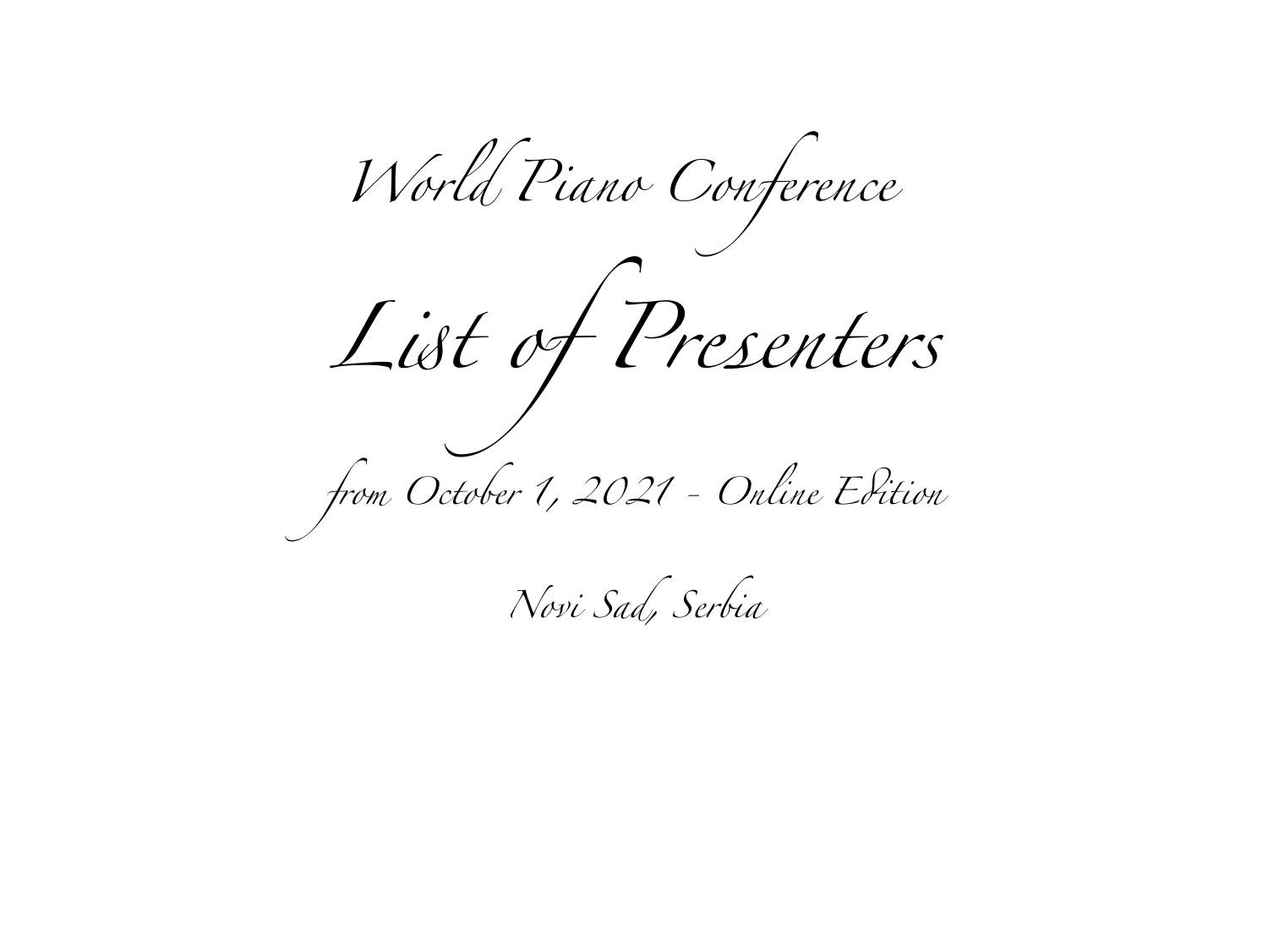### **ROBBIE AKEHURST** (CANADA)

*Young Concert Platform: F. Chopin, L. van Beethoven, G. Gershwin* 

### **TIJANA ANDREJIĆ TENJI** (SERBIA)

*Piano Recital: J. S. Bach, J. Haydn, R. Schumann, K. Szymanowski* 

## **MILENA APIĆ** (SERBIA)

*Music Starter (Book Presentation): A New Method of Learning How to Read Music* 

#### **LARA ARBAJTER** (SERBIA)

*Young Concert Platform: W. A. Mozart, C. M. von Weber, F. Chopin, D. Scarlatti, F. Chopin* 

### **ANDREA ARÉVALO** (PERU)

*Strategies for Preparing Students to Face Different Performance Settings Implementing basic principles of the Lister-Sink Method* 

#### **KRISTI BAKER-LAMPE** (USA)

*Lecture Recital: Music for Students With Music Reading Difficulties*

### **ANA BURSAĆ** (SERBIA)

*Piano Recital: J. S. Bach, D. Scarlatti, J. Haydn, F. Liszt , R. Schumann, E. Granados* 

#### **MEILING CHEN** (CHINA)

*Piano Recital: J. Brahms, J. S. Bach* 

#### **IVAN CHERNUKHIN** (SERBIA/UKRAINE)

*A Short Story of an Aspiring Young Pianist* 

#### **ELIZABETH CRECCA** (USA)

*Performance Practice in the Piano Music of Béla Bartók: Exploring Compositional Source Material and Historical Recordings*

# **STEFAN ĆALIĆ** (SERBIA)

*Young Concert Platform: J. S. Bach, L. van Beethoven, S. Rachmaninoff*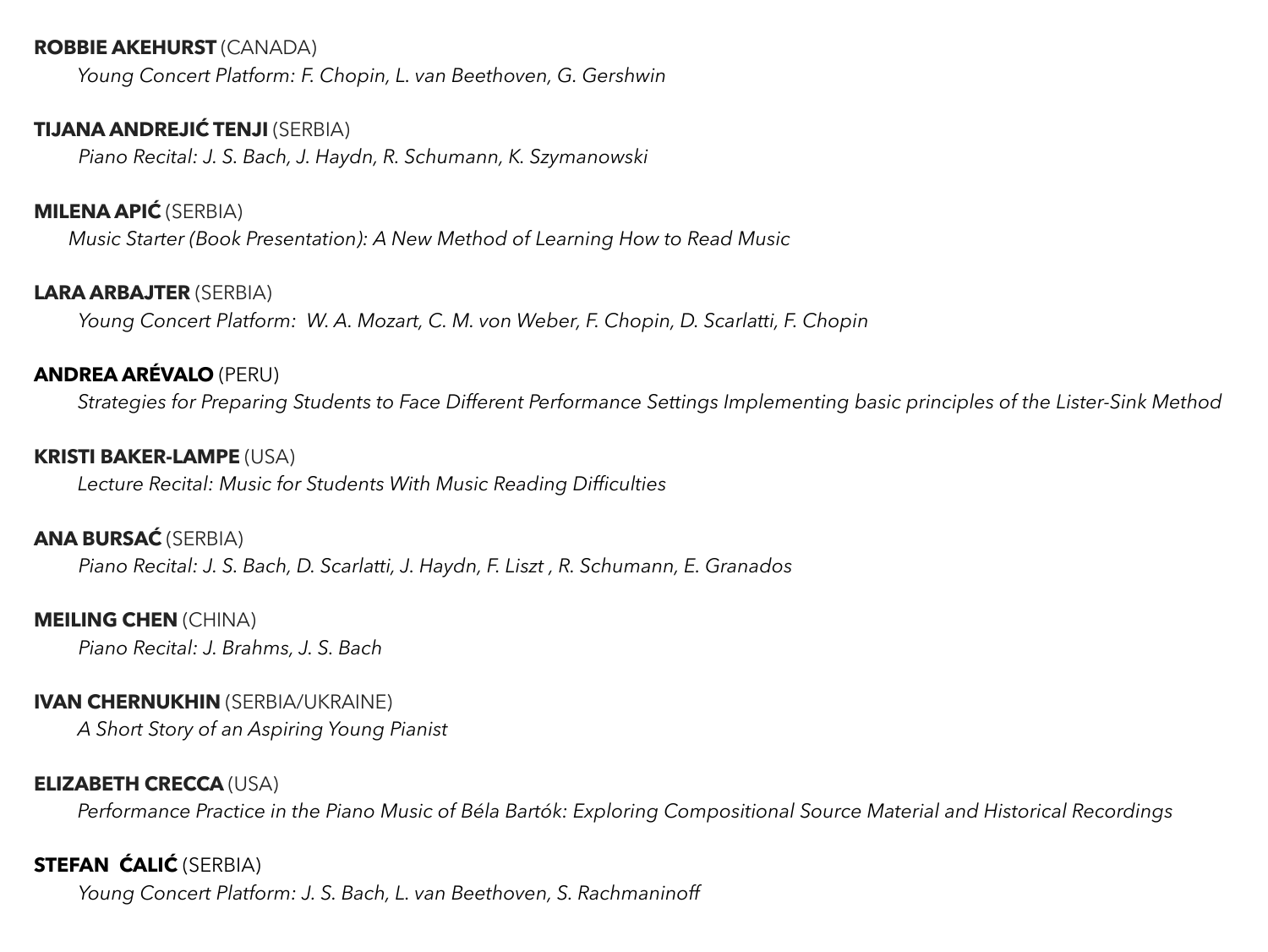### **RATKO DELORKO** (GERMANY)

 *From the perspective of the composer* 

### **DUO EN BLANCO Y NEGRO PIANO DUO** (USA)

*" A day in the life of a DUO"* 

# **DUO PETROF - ANATOLY ZATIN & VLADA VASSILIEVA** (MEXICO)

*"Laura": waltz by Tomás León (México, 1826-1893) in a concert version for piano four-hands by Duo Petrof* 

# **DUO TINUS BOTHA & WALDO WEYER** (SOUTH AFRICA)

*Schubertiade*

# **ALEKSANDAR ĐERMANOVIĆ** (SERBIA)

*Piano Recital: L. van Beethoven, F. Liszt, S. Rachmaninoff/ E Wild* 

## **RIKA FUKUDA** (JAPAN)

*Piano Solo: "Serbian Dances" by Rika FUKUDA*

# **NATALIE GIANNAKI** (GREECE)

 *WPTA IPC Final Selection Piano Recital: F. Chopin*

# **BILL HARNED** (USA)

*Unconventional Rhythmic Notations in the Haitian Méringue*

# **RIXIANG HUANG** (CHINA)

 *WPTA IPC [1st Prize](http://www.wpta.info/IPC/) Piano Recital: W. A. Mozart , I. Albeniz, F. Liszt, J. Haydn, S. Prokofiev* 

# **ANDRIJA JAKOVLJEVIĆ** (SERBIA)

*Young Concert Platform: M. Ravel* 

# **LIA JENSEN-ABBOTT** (USA)

*Let's Dance: Diabelli, Beethoven, Carter Pann, and Two Hundred Years of a Viennese Waltz*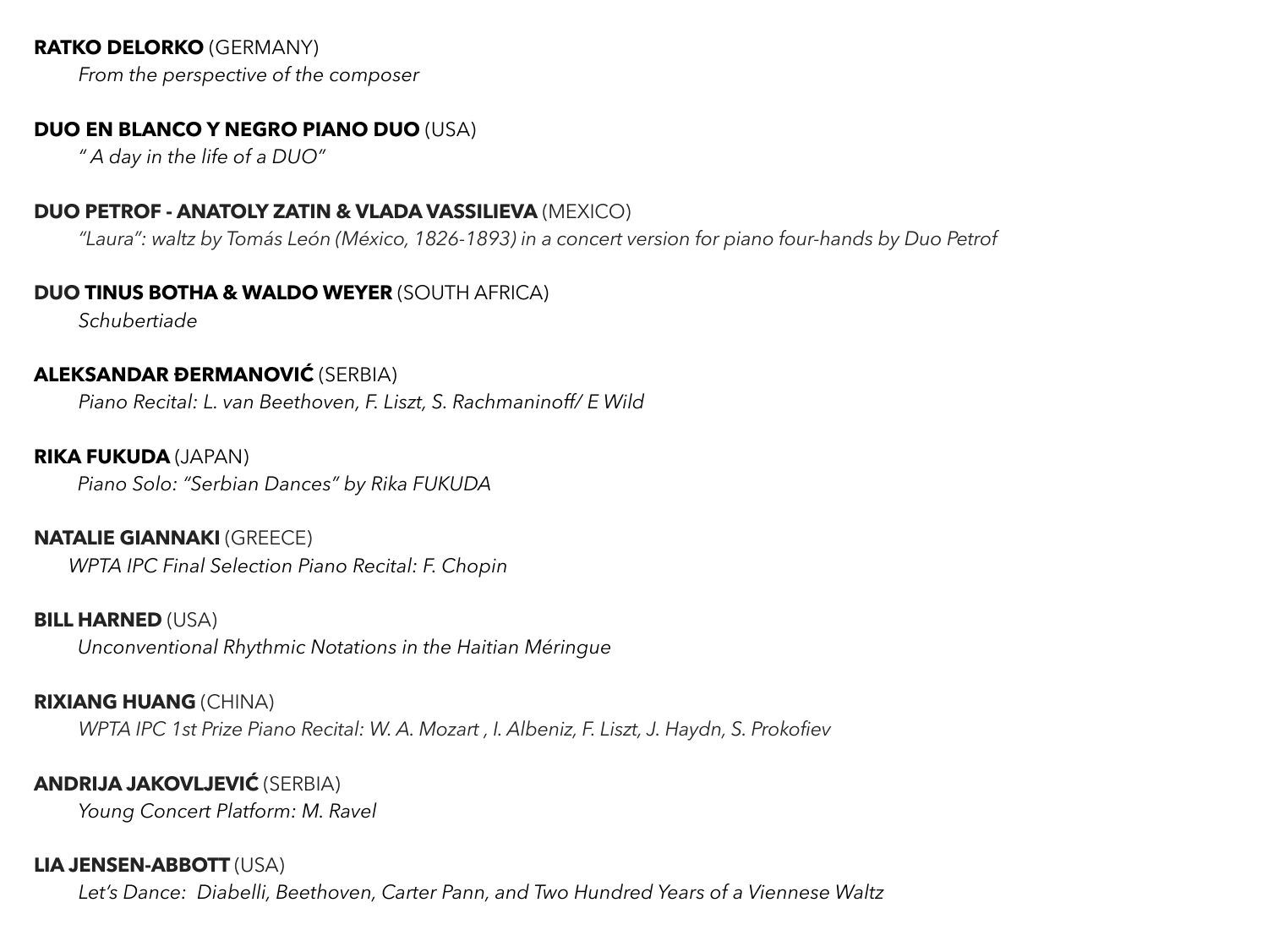## **IAN JONES** (UK)

*Piano Master Class RCM Pre-Audition Consultations* 

### **ANNA KIJANOWSKA** (POLAND)

*Lecture-Recital: History of the Mazurka and its Development Throughout the Centuries*

## **IRENA KOFMAN** (USA)

Concert and Discussion of K. Wilt " Temperamental Etudes" for solo piano (2009)

### **JOVANA KOSANOVIĆ** (SERBIA)

 *WPTA IPC Special Mention Piano Recital: K. Syzmanowski, F. Liszt* 

### **GRACE EUNHYE LEE** (SOUTH KOREA/ USA)

 *An Examination of Genre and Pianistic Innovations in Ned Rorem's Eight Etudes* 

### **DORIAN LELJAK** (UK/CROATIA/SERBIA)

*Piano Master Class RCM Pre-Audition Consultations* 

## **YU - HSUAN LIAO** (USA)

*Lecture-Recital: George Crumb's Eine Kleine Mitternachtmusik (A Little Midnight Music)*

## **CARMEL LIERTZ** (AUSTRALIA)

*New Self Care Considerations: Mind-Body Health Governs Performance Outcomes* 

# **PENG LIN** (CHINA)

 *WPTA IPC 2nd Prize Piano Recital: J. S. Bach, K. Syzmanowski, H. Dutilleux* 

# **DIEGO MACÍAS STEINER** *(ARGENTINA)*

*Lecture Recital: Book Presentation "Rereading of the Four Seasons of Buenos Aires by Astor Piazzolla"*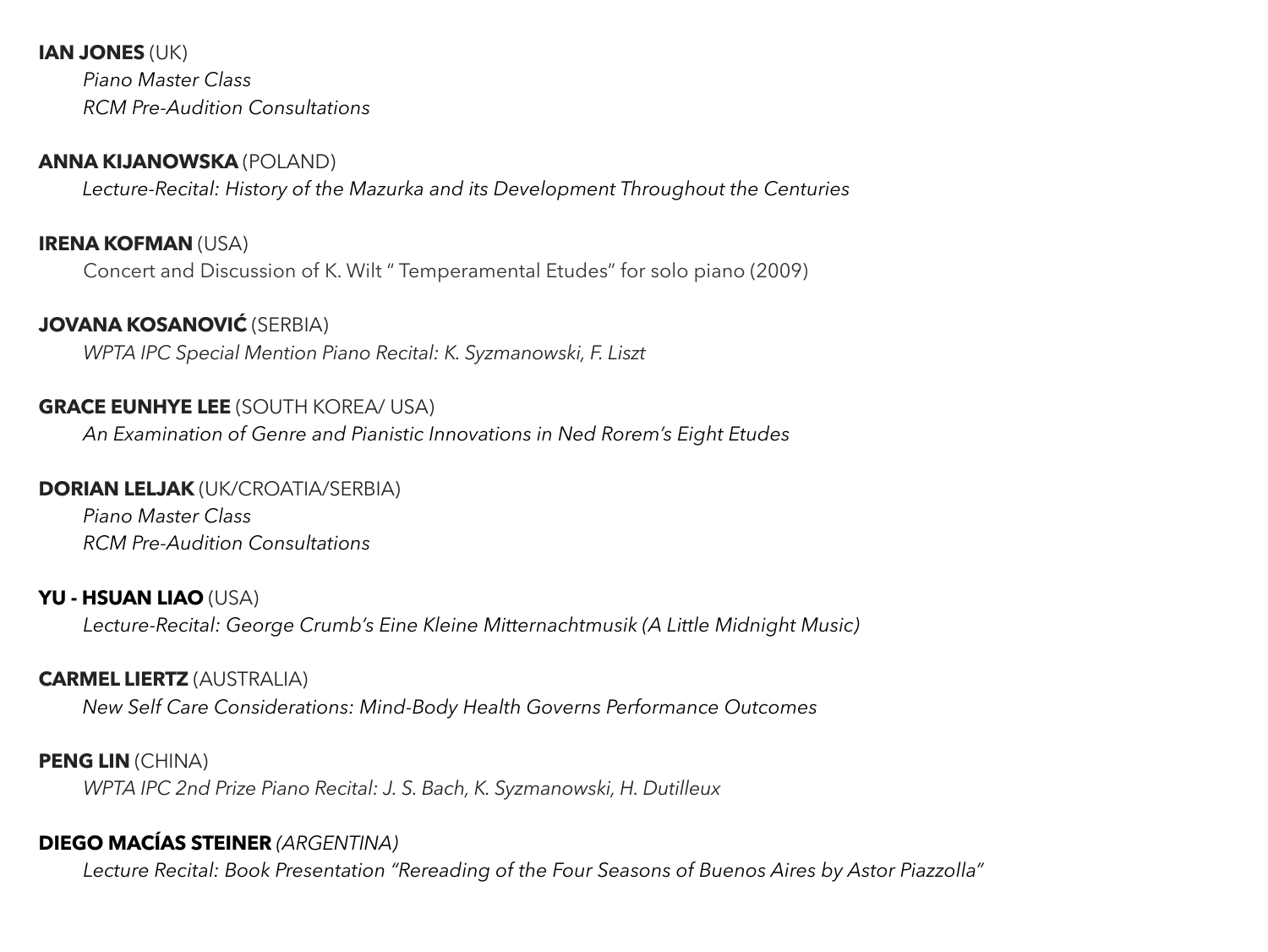### **KRISTINA MARINOVA** (USA/BULGARIA)

*4 Rhapsodies Album-Navona Records* 

#### **MANUEL MATARRITA** (COSTA RICA)

*Women Composers from the Americas* 

### **BRIANNA MATZKE** (USA)

*Arts Entrepreneurship 101* 

## **UNA MILJUŠ** (SERBIA)

 *Young Concert Platform: A. Scriabin, F. Chopin* 

#### **TOSHIKAZU MIZUNUMA** (JAPAN)

*Piano Recital: J. Brahms, F. Schubert, S. Prokofiev* 

### **STELA MOLNAR** (SERBIA)

*Young Concert Platform: J. S. Bach, C. Franck, F. Liszt, C. Saint-Saëns, E. Király, D. Kramer, K. Szymanowski, R. Muczynski* 

#### **ANNA OUSPENSKAYA** (USA)

*Set up your own broadcasting Studio, for music teachers, festivals, competitions, schools* 

### **MARIJA PAJIĆ** (SERBIA)

*Young Concert Platform: J. S. Bach, L. van Beethoven, C. Czerny, M. Glinka, F. Chopin* 

### **ARISTOTELIS PAPADIMITRIOU** (GREECE)

 *WPTA IPC 2nd Prize Piano Recital: F. Chopin, C. Franck, S. Rachmaninoff, S. Gubaidulina, G. Pierne, R. Schumann, J. Haydn* 

## **LUKA PETROVIĆ** (SERBIA)

*Young Concert Platform: J. S. Bach, L. van Beethoven, Franz Liszt, A. Scriabin* 

# **NIKOLINA POPOVIĆ** (SERBIA)

*Young Concert Platform: How I turned my passion into music*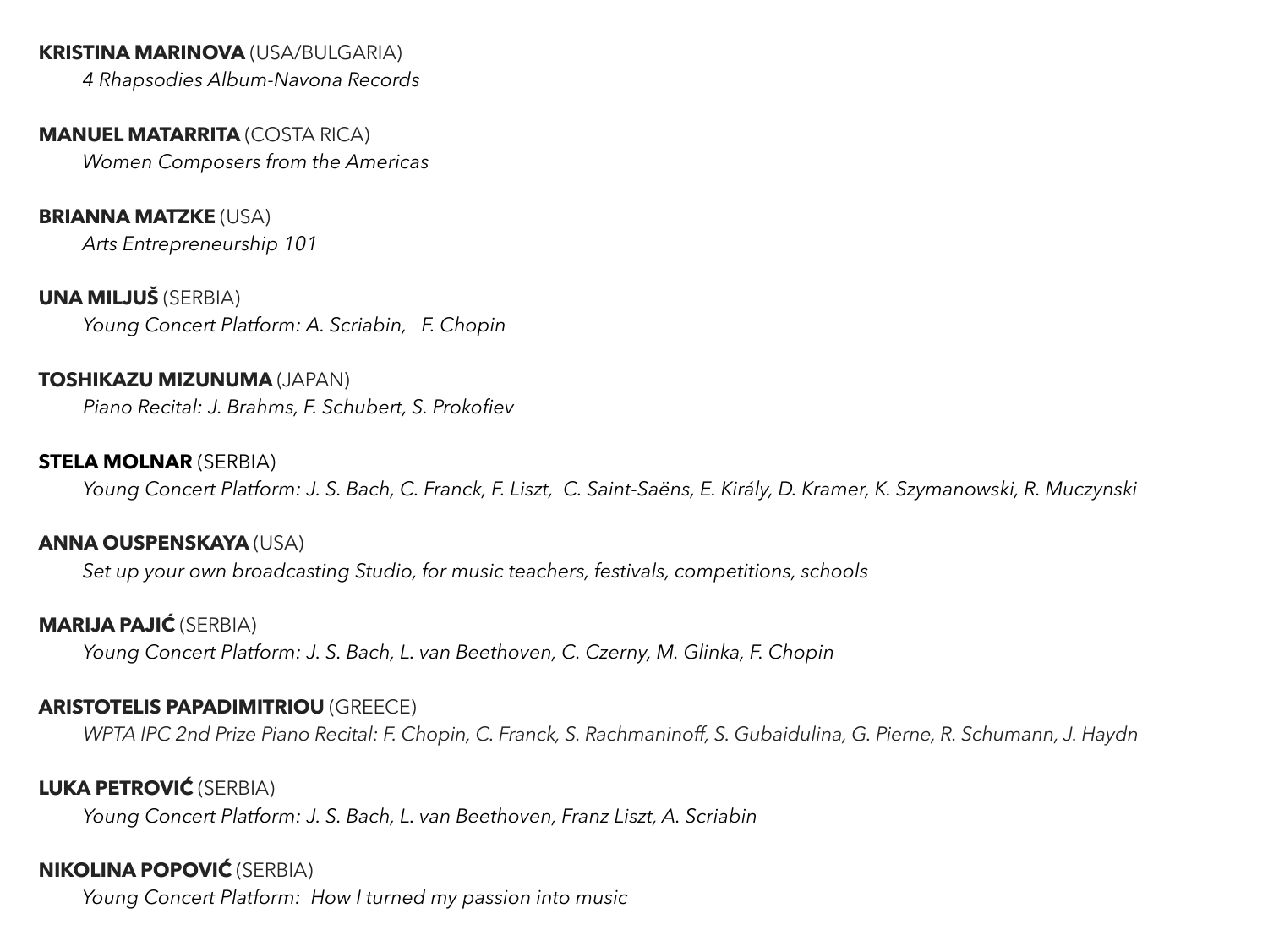# **VUKAŠIN POPOVIĆ** (SERBIA)

 *Young Concert Platform: I. Mints*, *W. Coburn: "Frolicky Rolicky Wind"*

## **ALEKSANDRA RADENKOVIĆ** (SERBIA)

*Piano Recital: L. van Beethoven, F. Schubert/F. Liszt , F. Schubert, F. Chopin* 

## **OMAR ROY** (USA)

*Learn Faster, Memorize Better: The Benefits of Interleaved Practice* 

## **DYLAN SAVAGE** (USA)

*How to Quickly Teach Four Levels of Articulation* 

## **DIANA SHAPIRO (USA)**

*Congratulations! You Have a Partner, Now What….* 

# **JELENA SIMONOVIĆ KOVAČEVIĆ** (SERBIA)

*Ludwig van Beethoven's 250 Birthday Anniversary Celebration - Lieder*

# **PETRA SPASOJEVIĆ** (SERBIA)

 *Young Concert Platform: My story* 

## **TEODORA STANKOVIĆ** (SERBIA)

*Young Concert Platform: J. S. Bach, F. Liszt, F. Chopin, R. Schumann* 

# **DINA ŠUKLAR WIESIKE** (SERBIA/SLOVENIA)

*Music Starter (Book Presentation): A New Method of Learning How to Read Music* 

## **MARIJA TIMOTIJEVIĆ** (SERBIA)

*A New Light on Medtner's Piano Sonata Op. 5 No. 1* 

## **AGOTA VITKAY KUCSERA** (SERBIA)

*Ludwig van Beethoven's 250 Birthday Anniversary Celebration - Lieder*